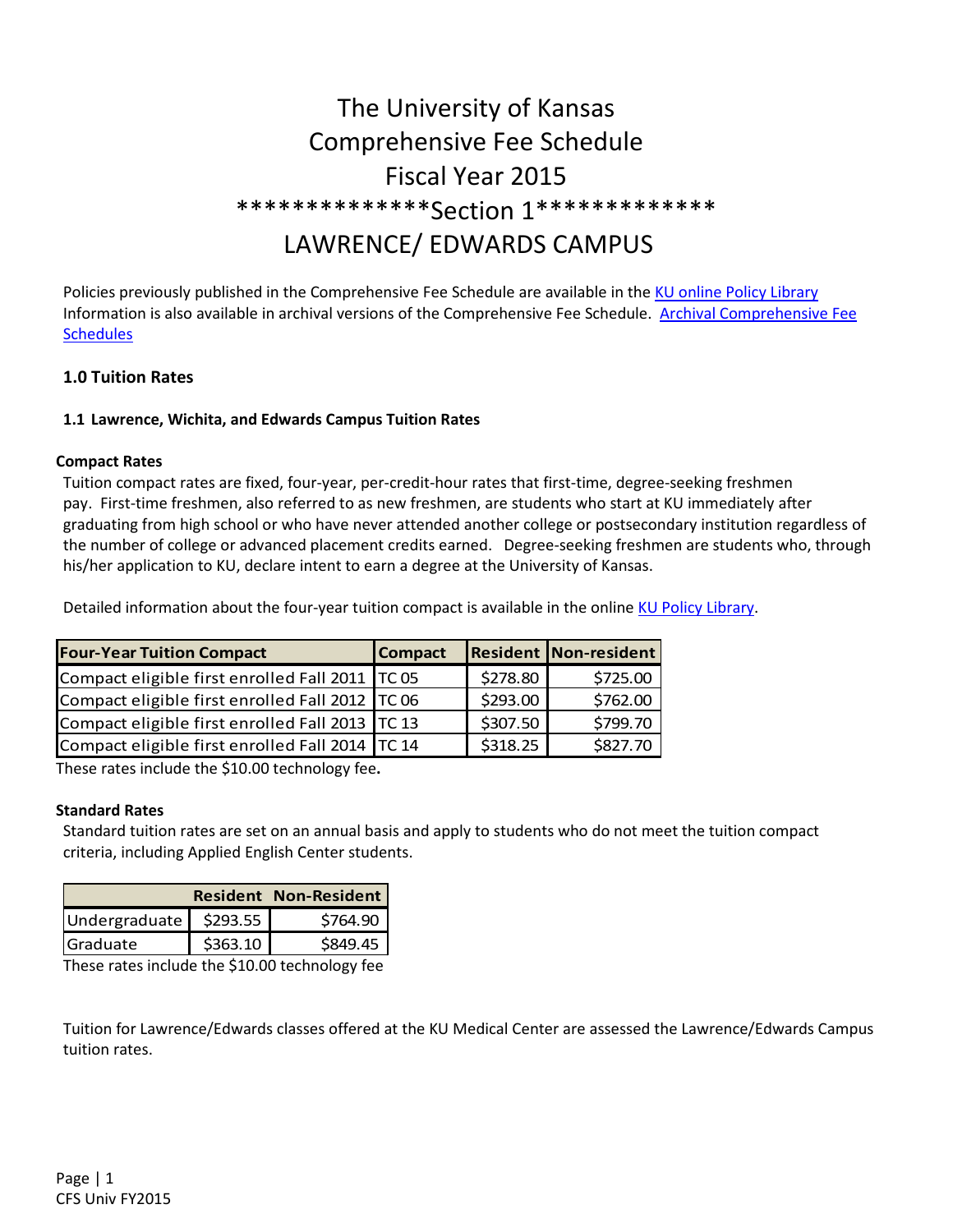#### **1.2 PharmD Program**

| <b>PharmD Students</b>                    |                   | <b>Compact Resident</b> | <b>Non-Resident</b>            |
|-------------------------------------------|-------------------|-------------------------|--------------------------------|
|                                           |                   | Fall/Spring \$9,225.00  | Fall/Spring \$16,800.00        |
| Compact eligible first enrolled Fall 2011 | TP 05             | Summer \$2,350.00       | Summer \$4,175.00              |
|                                           |                   | Fall/Spring \$9,700.00  | Fall/Spring \$17,650.00        |
| Compact eligible first enrolled Fall 2012 | <b>ITP 06</b>     | Summer \$2,475.00       | Summer \$4,400.00              |
|                                           |                   | Fall/Spring \$10,180.00 | <b>Fall/Spring \$18,525.00</b> |
| Compact eligible first enrolled Fall 2013 | ITP <sub>13</sub> | \$2,600.00<br>Summer    | \$4,620.00<br>Summer           |
|                                           |                   | Fall/Spring \$10,675.00 | Fall/Spring \$19,425.00        |
| Compact eligible first enrolled Fall 2014 | TP <sub>14</sub>  | \$2,727.00<br>Summer    | \$4,845.00<br>Summer           |

Fixed-rate, guaranteed tuition applies to all students entering the PharmD Program Fall 2010 or later.

The fixed-rate, guaranteed tuition for the four-year PharmD program includes 100% of all tuition and fee related charges: tuition, technology fee, course fees, and campus fees. Standard tuition rates [see 1.1] apply for students enrolled in the PharmD program who enrolled prior to Fall 2010 as they are not members of a four-year tuition compact cohort.

# **1.3 Online Tuition and Fees**

The tuition rate varies with the program, however the same hourly tuition and fee rate is charged regardless of a student's residency status. The online programs will not be available to students enrolled in traditional face-to-face instruction. This hourly tuition rate is all inclusive.

| Program                                | <b>Hourly Tuition and Fee Rate</b> |
|----------------------------------------|------------------------------------|
| Master's in Special Education          | \$756.00                           |
| <b>Other Education Master Programs</b> | \$606.00                           |

#### **2.0 Fees**

#### **2.1 Course Fees**

The following course fees, in addition to the tuition rates indicated above, are assessed per credit hour.

| <b>School</b>                                | 2014-2015   | 2015-2016 | 2016-2017 | 2017-2018 |
|----------------------------------------------|-------------|-----------|-----------|-----------|
| Architecture                                 | \$47.10     | \$49.45   | \$50.95   | \$52.20   |
| <b>Business</b>                              | \$126.30    | \$132.60  | \$136.60  | \$140.00  |
| Business (masters) <sup>1</sup>              | \$230.20    | \$241.70  | \$249.00  | \$255.25  |
| Education                                    | \$25.20     | \$26.45   | \$27.25   | \$27.95   |
| Engineering                                  | \$50.55     | \$53.10   | \$54.70   | \$56.05   |
| Engineering-Edwards Campus (Masters)         | \$56.65     | \$59.50   | \$61.30   | \$62.85   |
| Music/Arts                                   | \$25.20     | \$26.45   | \$27.25   | \$27.95   |
| Journalism                                   | \$20.35     | \$21.40   | \$22.05   | \$22.60   |
| Law (1) Classes entering prior to Fall 2012  | \$260.75    |           |           |           |
| Law (2) Classes entering Fall 2012 and later | \$295.00    | \$306.80  | \$319.05  | \$327.05  |
| <b>Edwards Campus Programs</b>               | \$50.55     | \$53.10   | \$54.70   | \$56.05   |
| Social Welfare                               | \$34.65     | \$36.40   | \$37.50   | \$38.45   |
| Pharmacy <sup>2</sup>                        | 173.70<br>S | TBD       | TBD       | TBD       |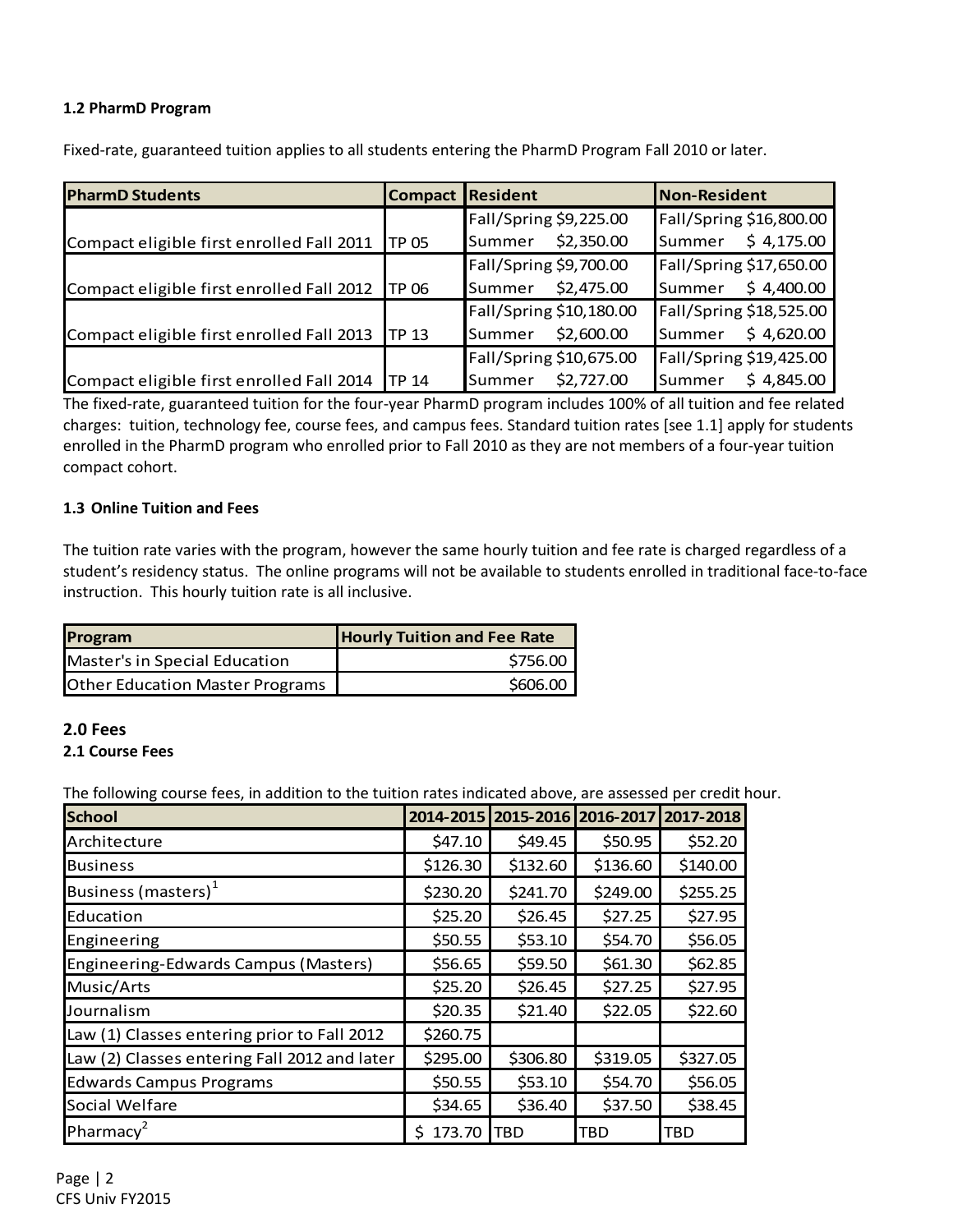<sup>1</sup>All 700-899 level courses; this fee is comprised of the \$126.30 Business Fee plus \$103.90 applying only to Masters Level courses.

<sup>2</sup>Applies to PharmD students who do not qualify for the PharmD compact tuition.

# **2.2 Program Fees**

The following program fee's, are in addition to the tuition rates indicated in 1.1 and are assessed at a flat rate per semester.

| Program                                                     | <b>Fall</b> | Spring                                                   | <b>Summer</b> |
|-------------------------------------------------------------|-------------|----------------------------------------------------------|---------------|
| Doctor of Juridical Science (S.J.D.) <sup>1</sup>           |             | $$1,000.00$ $$1,000.00$ NA                               |               |
| 12-month Foreign Affairs Studies/Graduate Military Programs |             |                                                          |               |
| <b>Center for East Asian Studies</b>                        |             | \$2,000.00 \$2,000.00 \$2,000.00                         |               |
| Center for Global and International Studies                 |             | $$2,000.00$ $$2,000.00$ $$2,000.00$                      |               |
| Center for Russian, East European & Eurasian Studies        |             | $\vert$ \$2,000.00 $\vert$ \$2,000.00 $\vert$ \$2,000.00 |               |
| Center for Latin American and Caribbean Studies             |             | $$2,000.00$ $$2,000.00$ $$2,000.00$                      |               |
| Kansas African & Afican-American Studies                    |             | $$2,000.00$ $$2,000.00$ $$2,000.00$                      |               |

<sup>1</sup>Students enrolled in the Doctor of Juridical Science (S.J.D.) Degree Program pay \$1,000.00 per semester (fall/spring only) in addition to the Law School course fee listed above.

# **2.3 Required Campus Fees**

| <b>Location of</b>    | Semester/   |                     | Amount (undergraduate   |
|-----------------------|-------------|---------------------|-------------------------|
| <b>Course</b>         | Term        | <b>Credit Hours</b> | and graduate)           |
|                       |             | $0.10 - 5.00$       | \$75.01per credit hour  |
|                       |             | 5.01-5.99           | \$74.99 per credit hour |
|                       | Fall/Spring | $6.00+$             | \$450.04 flat rate      |
|                       |             | $0.10 - 5.00$       | \$44.98per credit hour  |
| Lawrence <sup>1</sup> | Summer      | $5.01+$             | \$224.90 flat rate      |
|                       |             | $0 - 12.00$         | \$66.00 per credit hour |
| Edwards $2$           | All         | $12.01+$            | \$792.00 flat rate      |
|                       |             | $0 - 12.00$         | \$45.00 per credit hour |
| Off-Campus $3$        | All         | $12.01+$            | \$540.00 flat rate      |

Required campus fees apply to all Lawrence/Edwards Campus or off-campus coursework

<sup>1</sup>The semester-hourly rate for the first five credits is  $1/6$ th of the full-fee amount rounded to two decimals. Rounding rule is: if.xx5 or more, round up, if less than .xx5 round down. The hourly rate for 5.01-5.99 credits is the difference between the full amount and the amount assessed for five credits. For summer the hourly rate is 1/5 the full fee amount up to 5 credits.

<sup>2</sup> Comprised of: Construction Fee \$15.00; Edwards Campus Student Union Fee \$6.00; Campus Fee \$45.00.  $3$ Applies to all coursework excluding those with Lawrence, Edwards, or Medical Center Campus locations.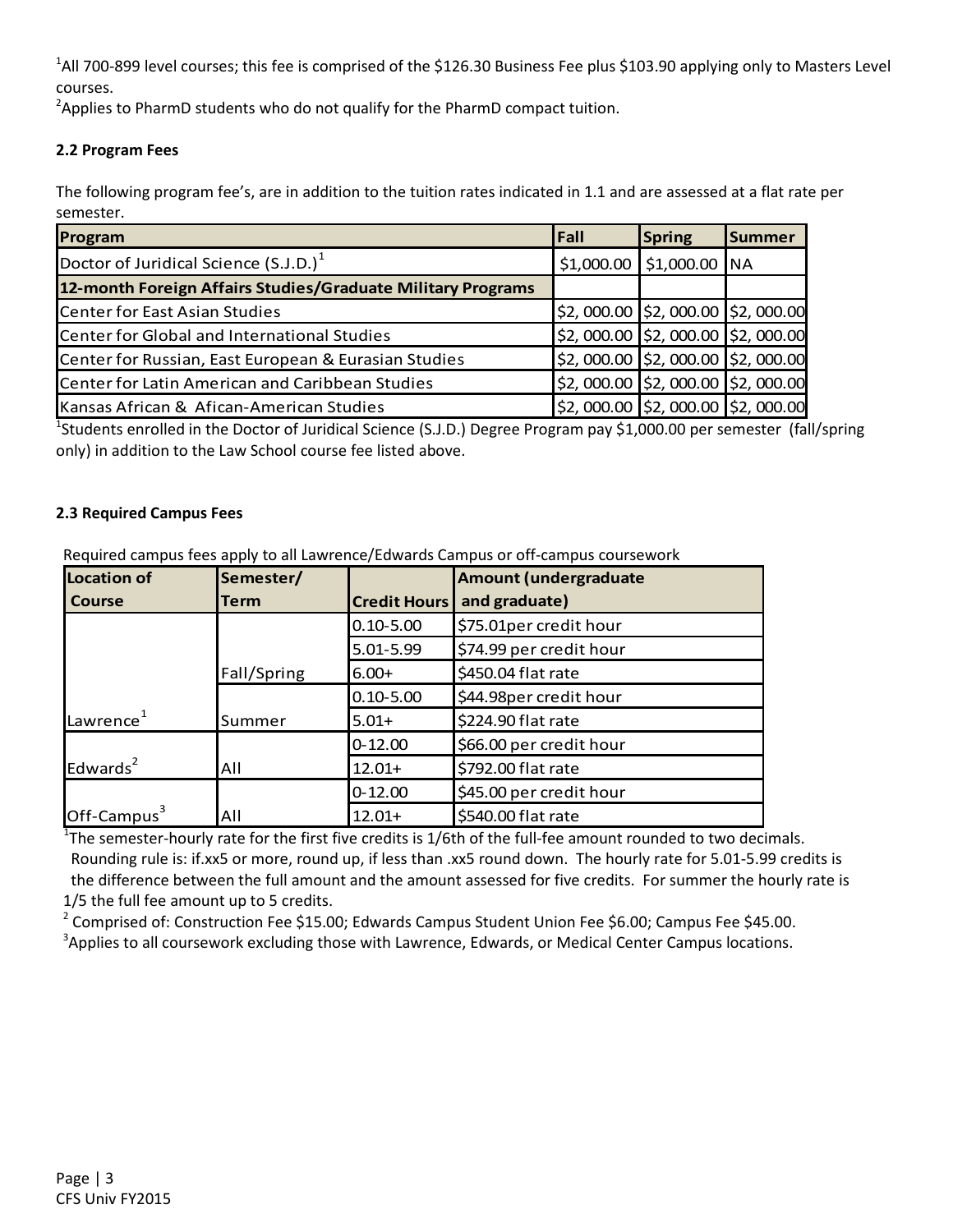**2.4 Composition of the Full Lawrence Campus Fee** 

| <b>Fee Name</b>                                       | <b>Fall / Spring</b> | <b>Summer</b> |
|-------------------------------------------------------|----------------------|---------------|
| <b>Student Health Fee</b>                             | \$118.44             | \$59.22       |
| <b>Counseling and Psychological Services</b>          | \$18.40              | \$9.20        |
| <b>Student Health Services - Facility Maintenance</b> | \$3.50               | \$1.75        |
| Student Recreation & Fitness Center Fee <sup>1</sup>  | \$90.50              | \$45.25       |
| <b>Student Union Building Fee</b>                     | \$41.00              | \$20.50       |
| <b>Student Union Renovation Fee</b>                   | \$13.80              | \$6.90        |
| <b>Student Senate Activity Fee</b>                    | \$19.50              | \$9.75        |
| <b>KJHK</b>                                           | \$3.50               | \$1.75        |
| Kansas Athletics Fee                                  | \$7.00               | \$3.50        |
| <b>Educational Opportunity Fee</b>                    | \$5.75               | \$2.85        |
| <b>Supportive Services Fee</b>                        | \$1.95               | \$1.00        |
| Child Care Facility Construction Fee                  | \$4.00               | \$2.00        |
| <b>Campus Transportation Fee</b>                      |                      |               |
| <b>Campus Transportation - Operations</b>             | \$51.10              | \$25.55       |
| <b>Bus Procurement</b>                                | \$22.40              | \$11.20       |
| Safe Bus / Safe Ride                                  | \$16.30              | \$8.15        |
| Recycling                                             | \$4.30               | \$2.15        |
| Renewable Energy & Sustainability                     | \$1.50               | \$0.75        |
| Legal Services for Students                           | \$14.50              | \$7.25        |
| Newspaper Readership Program                          | \$2.75               | \$1.38        |
| <b>UDK Readership</b>                                 | \$2.00               | \$1.00        |
| Office of Multicultural Affairs Fee                   |                      |               |
| <b>OMA Operations</b>                                 | \$1.45               | \$0.75        |
| <b>Multicultural Education Fund</b>                   | \$1.15               | \$0.55        |
| <b>SMRC Facility Maintenance</b>                      | \$0.25               | <b>NA</b>     |
| <b>Student Union Activity Fee</b>                     | \$5.00               | \$2.50        |
| TOTAL, FULL REQUIRED CAMPUS FEE:                      | \$450.04             | \$224.90      |

<sup>1</sup>Comprised of: Recreation Services, \$44.00 (\$22.00 summer); Facilities & Construction Bond, \$29.50 (\$14.75summer); Facility Expansion Bond \$12.00 (\$6.00 summer); Sports Clubs, \$4.00 (\$2.00 summer); & Facilities Maintenance \$1.00 (\$.50 summer)

#### **2.5 International Student Fee**

Lawrence required International student fee: \$60.00 per enrolled student per term. This fee is non-refundable on or after the first day of classes.

#### **2.6 Sponsored and Visiting International Student Fee**

Lawrence required sponsored or visiting international student fee: \$250.00 per enrolled sponsored or visiting international student per term. This fee is non-refundable on or after the first day of classes.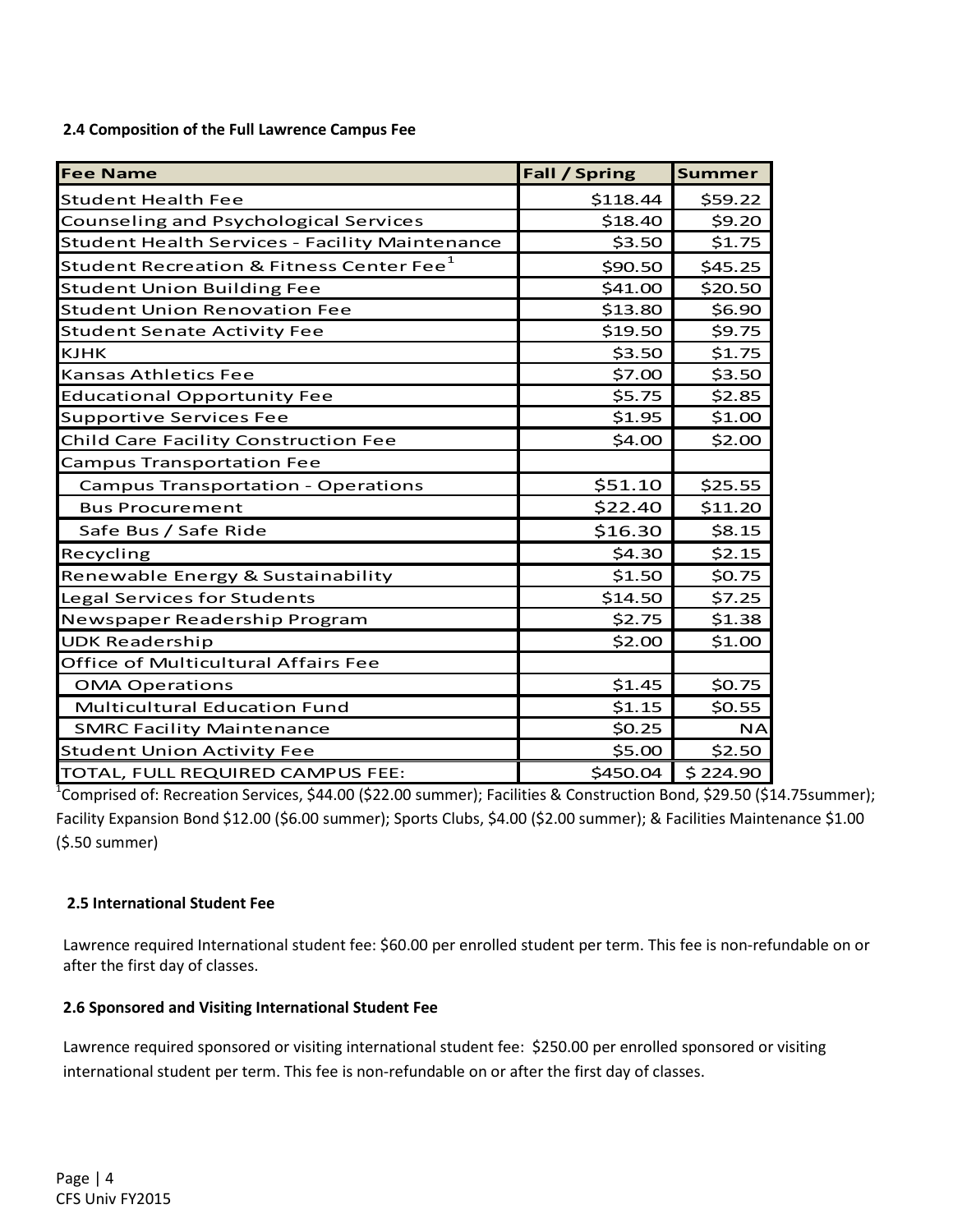# **2.7 Field Camp Fees (Summer session only)**

Field-camp fees are non-refundable once camp has started.

| <b>Course</b>                                    | <b>Field Camp Fee</b> |
|--------------------------------------------------|-----------------------|
| Geology 360 Field Investigation (2 hours)        | \$150.00              |
| Geology 560 Introductory Field Geology (4 hours) | \$200.00              |
| Geology 561 Field Geology (4 hours)              | \$200.00              |
| Geography 714 Field Experience                   | \$275.00              |
| Biology 418 Field Herpetology                    | \$450.00              |
| Anthropology 418/889 Field Work: Archaeology     | \$1,265.00            |

# **3.0 Staff Tuition Rates**

Detailed information about staff tuition and fee adjustments formerly was incorporated into the Comprehensive Fee Schedule. The policy on staff and staff dependent tuition rates is available in the online KU Policy Library.

## **3.1 Graduate Teaching Assistants**

Applicable tuition, including Course Fees, is waived by percentage indicated below. If the student is eligible for staff rates, these will be assessed before applying the tuition waiver. All other appropriate fees are assessed when applicable. For eligible students, the University will pay up to three hours of required campus fees based on percentage indicated below.

| <b>Staff Appointment</b> | <b>Percentage of Tuition</b><br>and Course Fees Paid |
|--------------------------|------------------------------------------------------|
|                          |                                                      |
| 40-99%                   | 100%                                                 |
| 30-39%                   | 75%                                                  |
| 20-29%                   | 50%                                                  |
| 10-19%                   | 25%                                                  |

# **4.0 Late Payment and Enrollment-Related Fees**

The Comprehensive Fee Schedule formerly incorporated detailed information regarding late payment and enrollment-related fees. More detailed information on fee policy is available in the online KU Policy Library.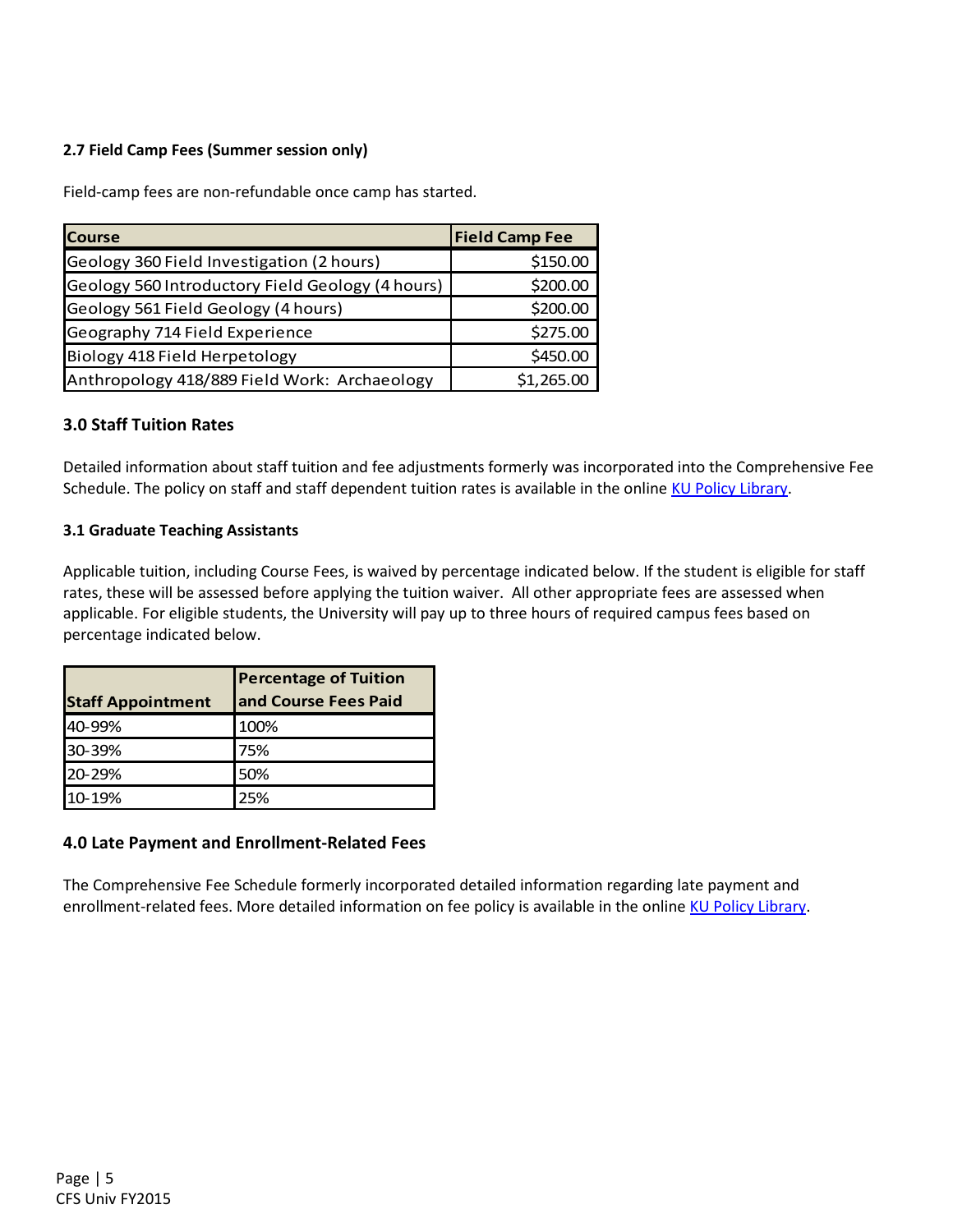| <b>Fee Name and Description</b>                                                                                                                                                                                                                                                                                                            | <b>Amount</b>                             |
|--------------------------------------------------------------------------------------------------------------------------------------------------------------------------------------------------------------------------------------------------------------------------------------------------------------------------------------------|-------------------------------------------|
| <b>Late Payment Fee</b><br>Assessed each month for any unpaid tuition and fee balance for two consecutive<br>months. - If unpaid balance remains after two months, the late payment fee will<br>default to 1.5% of the total unpaid "tuition and related fees" balance owed<br>beginning with the third month.                             | Fall/Spring \$100.00<br>Summer \$50.00    |
| Late Enrollment Fee<br>Assessed beginning at 12:00 a.m. on the first published day of the fall and spring<br>semesters and summer term. The late enrollment fee is assessed once per<br>semester/term. The timing of the Late Enrollment Fee is under review for short<br>courses.                                                         | Fall/Spring \$150.00<br>Summer \$75.00    |
| <b>Deferred Payments</b><br>For awarded financial aid, but not disbursed by the fee payment due date. The<br>Office of Student Financial Aid Director or designee may defer payment of tuition<br>and fees for a financial aid recipient. A student may request a deferment when<br>financial aid has been awarded, but has not disbursed. | \$50.00 deferment fee<br>may be assessed. |

# **5.0 Miscellaneous Administrative Fees**

# **5.1 Returned Check Fee**

Each check returned to the University is subject to a \$30.00 service charge. Future payments on an account that incurred such a charge must be made by cash, cashier's check, or money order.

# **5.2 Admission Application Fees (not refundable and not applicable to tuition or other fees)**

| <b>Application Fee</b>                              | lFee Amount |
|-----------------------------------------------------|-------------|
| Application for undergraduate admission             | \$30.00     |
| Application for undergraduate admission for         |             |
| international students                              | \$85.00     |
| Application for admission to Applied English Center | \$50.00     |
| Application fee if applying to the PharmD program:  |             |
| School of Pharmacy (Doctor of Pharmacy)             | \$75.00     |

#### **5.3 Application for Admission to Post-baccalaureate Degree Programs:**

| <b>Admission Type</b>                                       | <b>Fee Amount</b> |
|-------------------------------------------------------------|-------------------|
| Degree-seeking Domestic application                         | \$55.00           |
| Degree-seeking domestic application, Business               | \$65.00           |
| Degree-seeking International application *                  | \$65.00           |
| Non-degree-seeking application (domestic and international) | \$30.00           |
| Readmission application                                     | \$20.00           |
| Easy Admit**                                                | \$10.00           |
| Law School                                                  |                   |

\*The international application fee will be \$75 starting with applications for the spring 2015 semester.

\*\*Applicants should check with their department or the Graduate Admissions Office to see if they qualify for the Easy Admit category.

Page | 6 CFS Univ FY2015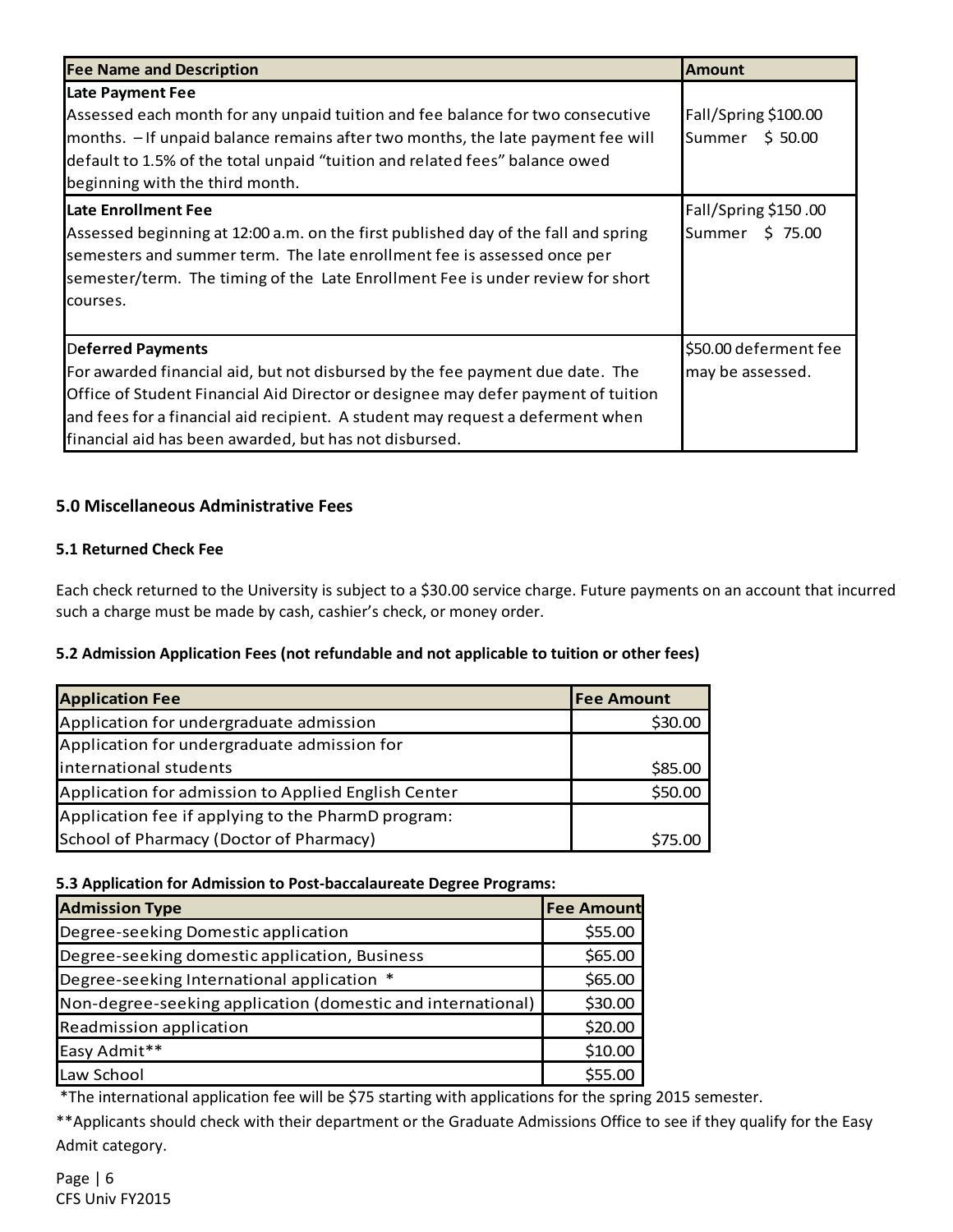# **5.4 Enrollment Deposits/Tuition Fee Deposit (applicable toward student tuition, nonrefundable and required upon notification of acceptance)**

| <b>Professional School</b>                                         | <b>Deposit Amount</b> |
|--------------------------------------------------------------------|-----------------------|
| School of Law                                                      |                       |
| (\$250.00 due April 15 & \$250.00 due June 15)                     | \$500.00              |
| *School of Social Welfare, Graduate Program - Only the MSW Program | \$50.00               |

\* Starting with summer 2015 \$47.00 is applied toward student tuition, \$3.00 is an on-line processing fee.

## **5.5 New Student Fee**

A \$350.00 new student fee is required for new freshmen entering in fall 2014 (excluding international students). This new student fee is to cover orientation, first-year programming, the KU Card, and retention related services and \$140 of the fee is applied towards tuition. All or a portion of this fee is refundable prior to published deadlines. Updated information for freshmen entering in 2015 terms will be available at studentfee.ku.edu.

A \$160.00 new student fee will be added to the bill of new transfer students once they enroll. This new student fee covers orientation, first-year programming and the KU Card.

Deadlines and additional information can be found at: New Student Fee.

## **5.6 Department Credit Fees**

| <b>Department Fee</b>             | <b>Fee Amount</b> |
|-----------------------------------|-------------------|
| Department Retroactive Credit Fee | \$50.00           |
| Department Credit by Examination  | \$50.00           |

#### **5.7 Fees for Excessive Use of Course Materials**

Students are required to reimburse the institution for the cost of (a) excess breakage and waste of materials and (b) materials used in excess of those required for completion of course works.

#### **5.8 Department Cost-recovery Fees**

All departmental charges for specific goods and services (i.e., photocopy, optional instructional materials, career services user fees, building use fees, academic transcripts, etc.) not explicitly identified herein will be priced at an amount that approximates actual cost. As specified in the University Business Procedure Guide, campus administrative procedures are to be followed for approval and collection of these charges.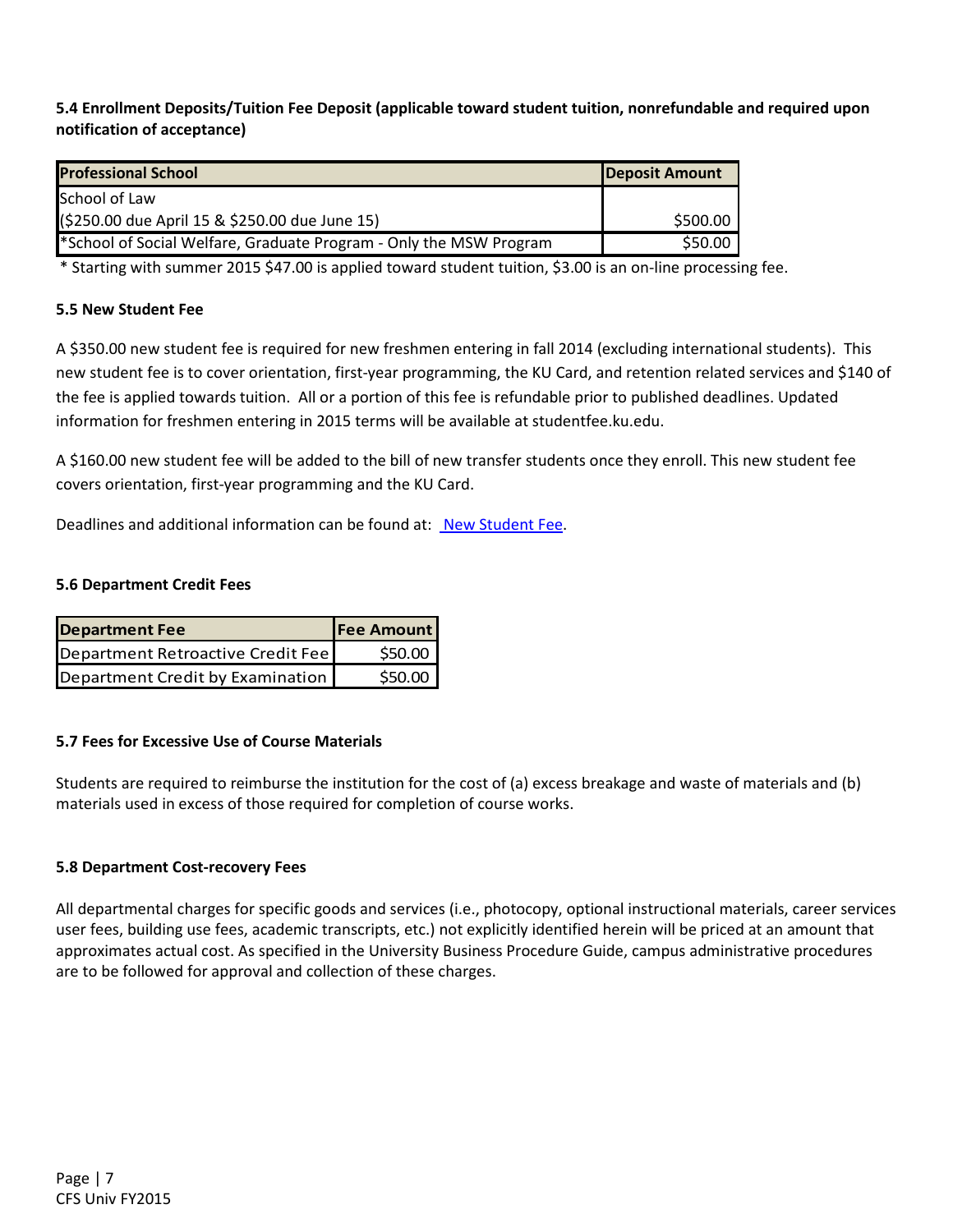#### **5.9 KU Card Fees**

| <b>KU Card</b>                         | Fee     |
|----------------------------------------|---------|
| For Initial issue, may be assessed and |         |
| paid via the New Student Fee. See      |         |
| paragraph 5.5 for details.             | \$10.00 |
| For Replacement                        | \$15.00 |
| For a copy of digitized photo          | \$3.0   |

#### **5.10 Diploma Replacement Fee\***

The sale of information via a University replacement diploma, provided upon request and for a fee. Up to one year after graduation, the original diploma is provided by the University of Kansas for pick up by the student. If one year has elapsed from the graduation date, a replacement diploma fee will be assessed for diploma requests.

|                         | <b>IUS Mail</b> |         | US Mail Certified Certified Intl. Mail Pick-up |                    |
|-------------------------|-----------------|---------|------------------------------------------------|--------------------|
| <b>Original Diploma</b> | \$10.00         | \$15.00 |                                                | $$25.00$ No charge |
| Replacement Diploma     | \$20.00         | \$25.00 | \$35.00                                        | \$10.00            |
| Addtl to same adress    | \$20.00         | \$25.00 | \$35.00                                        |                    |

\*Total includes diploma cost and processing fee.

#### **5.11 Academic Transcripts, Certifications, Statement of Degree, and Statement of Forthcoming Degree**

The sale of information via University academic transcript, certification document, Statement of Degree and Statement of Forthcoming Degree will be provided upon request and for a fee. See the Office of the University Registrar website: Office of the University Registrar.

#### **5.12 Study Abroad /Consortium Administration Fee (Paid to Office of the University Registrar)**

\$40.00 per term

#### **5.13 Use of University Classrooms and Auditoria**

Internal rates are assessed to events sponsored by a registered organization, academic department, or other campus unit that are open only to the KU community (including faculty, staff, and students).

 External rates are assessed to events that are 1) Open to the general public, open to invited guests or registered participants, and the KU community, regardless of the sponsoring organization or individual; or 2) Any event that is sponsored by an organization that is not a registered student organization, academic department, or other campus unit. Contact the Student Involvement and Leadership Center for a complete listing of registered student organizations or to apply for registration.

 For more information and specific costs, please contact the Office of Public Affairs - Ceremonies and Special Events (http://publicaffairs.ku.edu/events).

#### **5.14 Code of Student Rights and Responsibilities Violations**

Code of Student Rights and Responsibilities Violations: When appropriate and in accordance with the Code of Student Rights and Responsibilities, students may be assessed fines or restitution if found in violation of the Code through a University sanctioned discipline process. Fines and restitution vary and are based upon the nature of the violation. As part of the sanction, students may be assessed a fee for participation in an educational program associated with the violation.

Page | 8 CFS Univ FY2015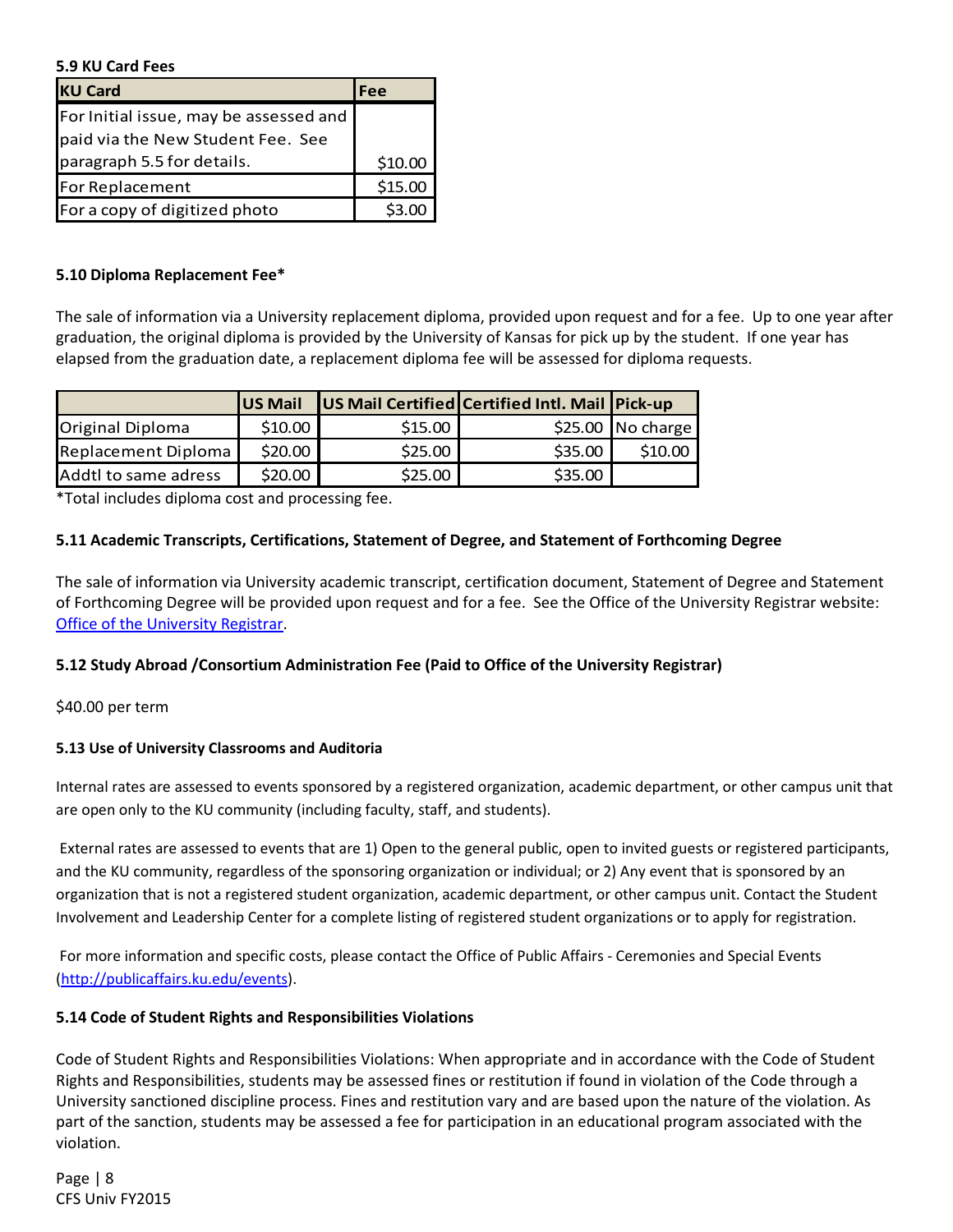## **5.15 Transcript Analysis and Licensure Review Fee (School of Education)**

Analysis of non-KU transcripts: \$30.00. Added endorsement review of non-KU transcripts for Kansas practicing professionals: \$20.00. Transcript analysis and licensure reviews for current KU students or KU alumni are free. Analysis of foreign transcripts: contact the School of Education.

## **5.16 Contracts and Compensatory Charge**

This schedule does not limit the charges which may be collected under arrangements with other governmental or private agencies except that such arrangements may not provide for lesser charges. Tuition or other charges to more nearly cover the actual cost of instruction are specifically authorized.

# **6.0 Student Health Services**

Student Health Services (SHS) is located on campus in Watkins Memorial Health Center. Services include general medicine, gynecology, allergy injections, immunizations, travel consultation clinic, laboratory services, pharmacy, and radiology and health promotion through the Health Education Resource Office (HERO). By paying the full Lawrence campus required fees, which include a health fee and are assessed at the time of enrollment, some services are offered at no additional cost (ex. most physician visits). Fees assessed for ancillary services (ex: laboratory tests, physical therapy) are typically offered at below market charges for the Lawrence area.

#### **6.1 Health Insurance for International Students**

Required Health Insurance: All International students are required to carry health insurance. Minimal levels are established each year. Information on insurance policies and information on the purchase of such policies is available through the Office of International Student Services and Student Health Services. Those students not carrying such insurance will be required to purchase the Kansas Board of Regents insurance plan at the following rates:

| Semeter                        | <b>Fee Amount</b> |
|--------------------------------|-------------------|
| Fall International Insurance   | \$620.00          |
| Spring International Insurance | \$620.00          |
| Summer International Insurance | \$249.00          |

# **7.0 Library Constraints and Penalties**

When appropriate and in accordance with the University-approved Library Access Policy, library borrowers will be assessed overdue fines for late return of library materials or equipment, charges for damaged materials or equipment, and replacement costs for lost (non-returned) materials and equipment, each including a service fee. The Comprehensive Fee Schedule formerly incorporated detailed information on Library fees, fines, and other replacement costs. This information is currently available by visiting the Library's website: KU Libraries.

#### **8.0 Parking Fees and Fines**

The Comprehensive Fee Schedule formerly incorporated detailed information on Parking fees and fines at the University of Kansas. This information is currently available by visiting the Parking Department website: KU Parking & Transit.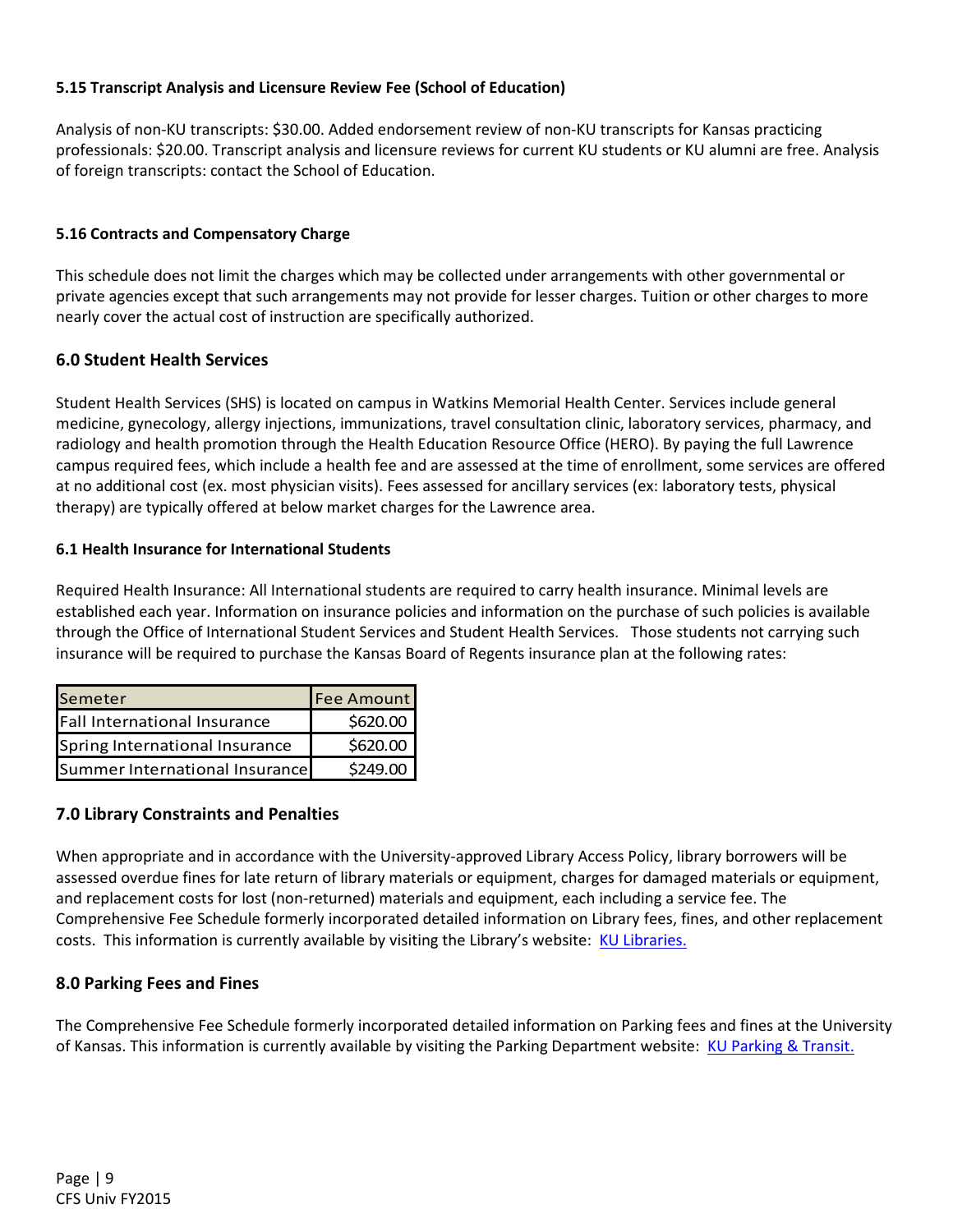# **9.0 Student Housing (Lawrence Campus)**

The Comprehensive Fee Schedule formerly incorporated detailed information on Student Housing at the University of Kansas. This information is made available by visiting the Department of Student Housing website: KU Department of **Student Housing.** 

## **10.0 Hilltop Child Development Program**

The Comprehensive Fee Schedule formerly incorporated detailed information on the Hilltop Child Development program at the University of Kansas. This information is made available by visiting their website: Hilltop Child Development Center.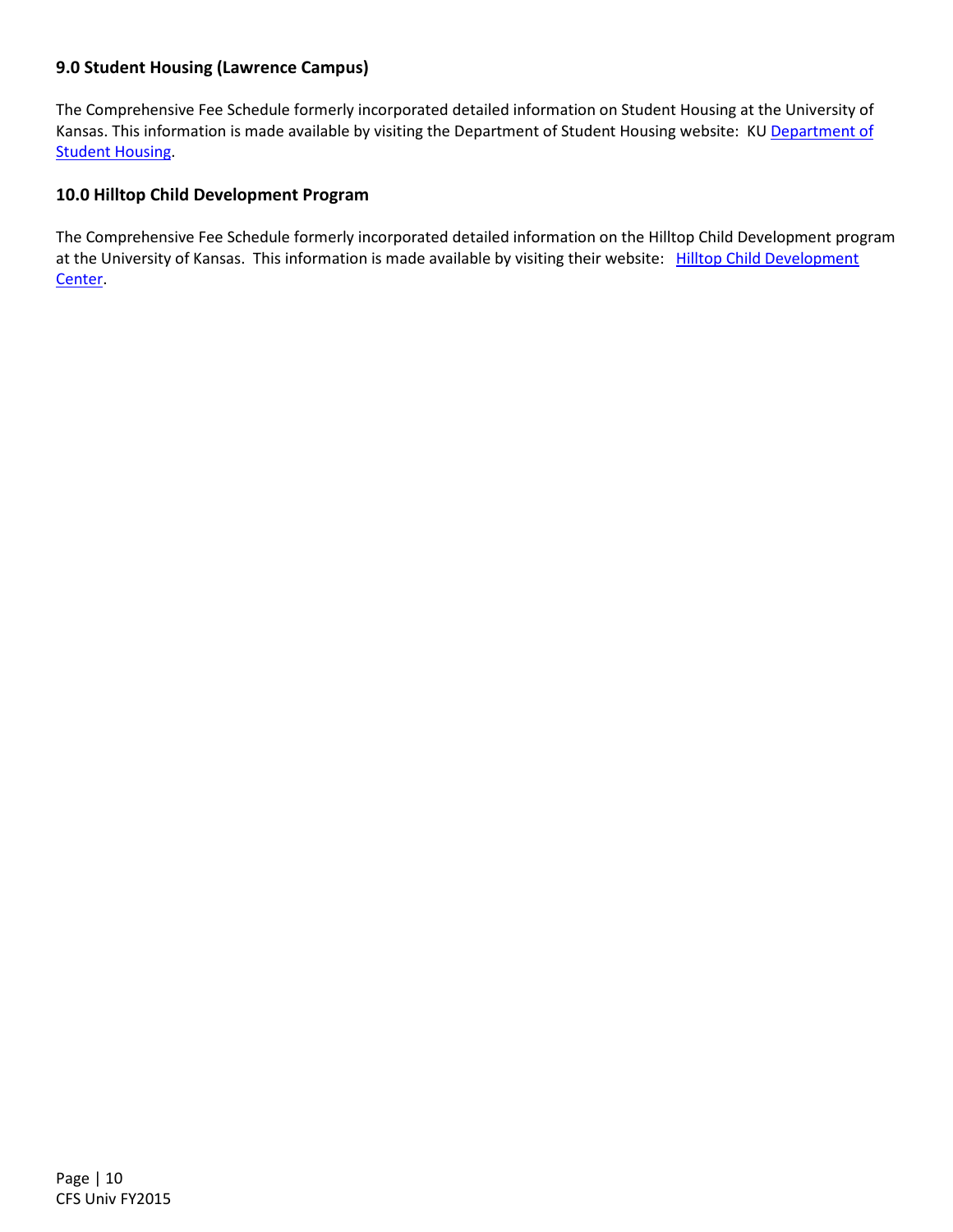\*\*\*\*\*\*\*\*\*\*\*\*\*\*Section 2\*\*\*\*\*\*\*\*\*\*\*\*\* Medical Center Campuses Kansas City, Wichita, Salina

# **11.0 Medical Center**

#### **11.1 Medical Center Tuition Rates**

| <b>Student Type</b>        | <b>Tuition Category</b>    | <b>Resident Rate Non-Resident</b> |             |
|----------------------------|----------------------------|-----------------------------------|-------------|
| <b>Medical School Rate</b> | Flat Rate (Annual)         | \$32,523.40                       | \$57,582.90 |
|                            | Flat Rate (Semi-Annual)    | \$16,261.70                       | \$28,791.45 |
|                            | Per credit hour (*Summer)  | \$437.05                          | \$773.80    |
| Non-Medical School Rate    | Undergraduate (per credit) | \$293.70                          | \$761.25    |
|                            | Graduate (per credit)      | \$361.45                          | \$855.20    |

Medical School Tuition is assessed semi-annually in the fall and spring semesters for any enrollment regardless of credit hour load. After eight semesters of tuition are assessed, tuition will be waived for future semesters if a student has not repeated any course. Dropped and withdrawn courses do not count as repeats for tuition assessment purposes. Students are assessed eight semesters of tuition regardless if the MD requirements are completed in less than eight semesters. \*Summer per credit hour rates apply to medical students who repeat a class in the summer.

Medical student tuition is adjusted by prorating the refund schedule published in the Medical Student Tuition and Fees Policy if the medical student totally withdraws from a semester.

#### **12.0 Fees**

The following course fees, in addition to the tuition rates indicated above, are assessed per credit hour.

#### **12.1 Course Fees**

| Course                              | 2014-2015 2015-2016 |          | 2016-2017 |
|-------------------------------------|---------------------|----------|-----------|
| Nurse Anesthesia - all KUMC courses | \$224.70            | \$235.95 | \$243.00  |
| Occupational Therapy                | \$112.40            | \$118.00 | \$121.55  |
| <b>Physical Therapy</b>             | \$112.40            | \$118.00 | \$121.55  |
| School of Nursing Undergraduate     | \$30.00             | \$31.50  | \$32.45   |
| <b>School of Nursing Graduate</b>   | \$130.00            | \$136.50 | \$140.60  |
| Health Professions <sup>1</sup>     | \$50.00             | \$52.50  | \$54.10   |

 $1$ This fee will be assessed to incoming students for the 2014-15 academic year. Returning students will continue to be assessed the Individual Class Fees (see 21.0).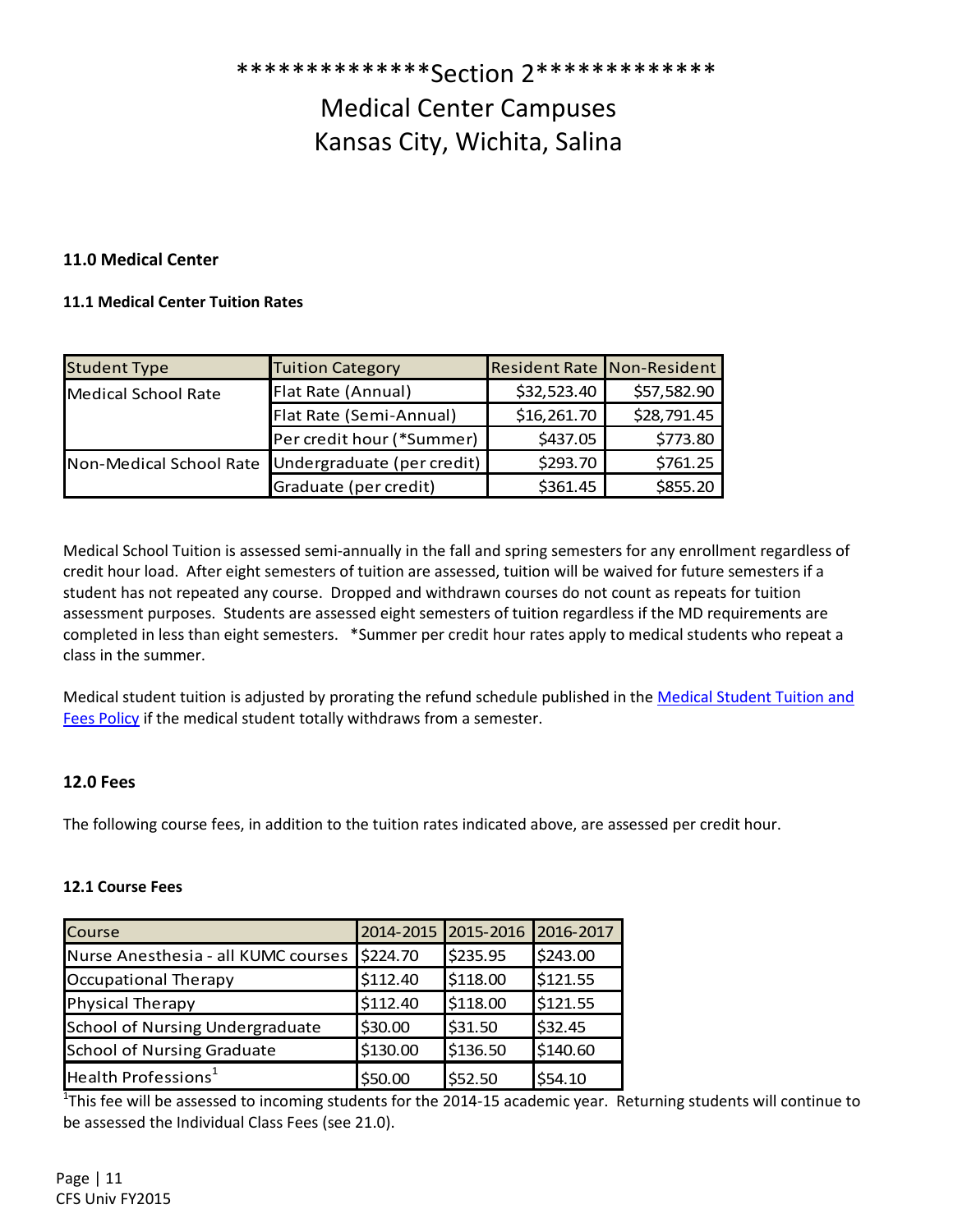## **12.2 e-Learning Fees**

In addition to regular tuition and course fees, students enrolled in on-line courses at KUMC will be charged the e-Learning Fee below. The e-Learning fee is assessed per credit hour.

| Program                         | 2014-2015 |
|---------------------------------|-----------|
| e-Learning Fee - Undergraduates | \$80.00   |
| e-Learning Fee - Graduates      | \$100.00  |

## **12.3 Exchange and Consortium Fees**

The following exchange/consortium course fees, assessed per credit hour, are a combination of tuition and associated university fees such as technology, library, or application fees.

| <b>Course</b>                      | 2014-2015 |
|------------------------------------|-----------|
| Great Plains Consortium Course Fee | \$515.00  |
| Nursing Education Exchange         |           |
| (NEXUS) Course Fee                 | \$775.00  |

# **13.0 Required campus fees for the Medical Center Campus**

Lawrence classes offered at KUMC will be assessed KUMC campus fees instead of the Lawrence fees. KUMC does not have a summer campus fee. The spring fee covers services beginning January 1 through June 30 and the fall fee covers services beginning July 1 through December 31.

|                                      | Summer     |                      |                          | Summer                     |
|--------------------------------------|------------|----------------------|--------------------------|----------------------------|
|                                      | 2014       |                      |                          | 2015                       |
|                                      | (incoming) | <b>Fall 2014 All</b> |                          | (incoming                  |
|                                      | students   | <b>Students</b>      | Spring 2015 All students |                            |
| Kansas City/Salina Fees              | only)      |                      | <b>Students</b>          | $\text{only}$ <sup>*</sup> |
| Fitness Center <sup>1</sup>          | <b>NA</b>  | \$70.41              | \$70.41                  | <b>NA</b>                  |
| Library                              | <b>NA</b>  | \$61.50              | \$61.50                  | <b>NA</b>                  |
| <b>Student Activity</b>              | <b>NA</b>  | \$5.15               | \$5.15                   | <b>NA</b>                  |
| <b>Student Governing Council Fee</b> | <b>NA</b>  | \$6.00               | \$6.00                   | <b>NA</b>                  |
| <b>Student Health</b>                | \$30.00    | \$110.29             | \$110.29                 | \$30.00                    |
| <b>Students Records Maintenance</b>  | ΝA         | \$8.58               | \$8.58                   | <b>NA</b>                  |
| <b>Disability Insurance Fee</b>      | <b>NA</b>  | \$9.84               | \$9.84                   | <b>NA</b>                  |
| <b>Student Life</b>                  | ΝA         | \$38.63              | \$38.62                  | <b>NA</b>                  |
| <b>Educational Support Fee</b>       | \$25.00    | \$66.31              | \$66.31                  | \$25.00                    |
| <b>Total</b>                         | \$55.00    | \$376.71             | \$376.70                 | \$55.00                    |

\*Summer 2015 fees will only be assessed to students who will be staring at KUMC in the summer 2015.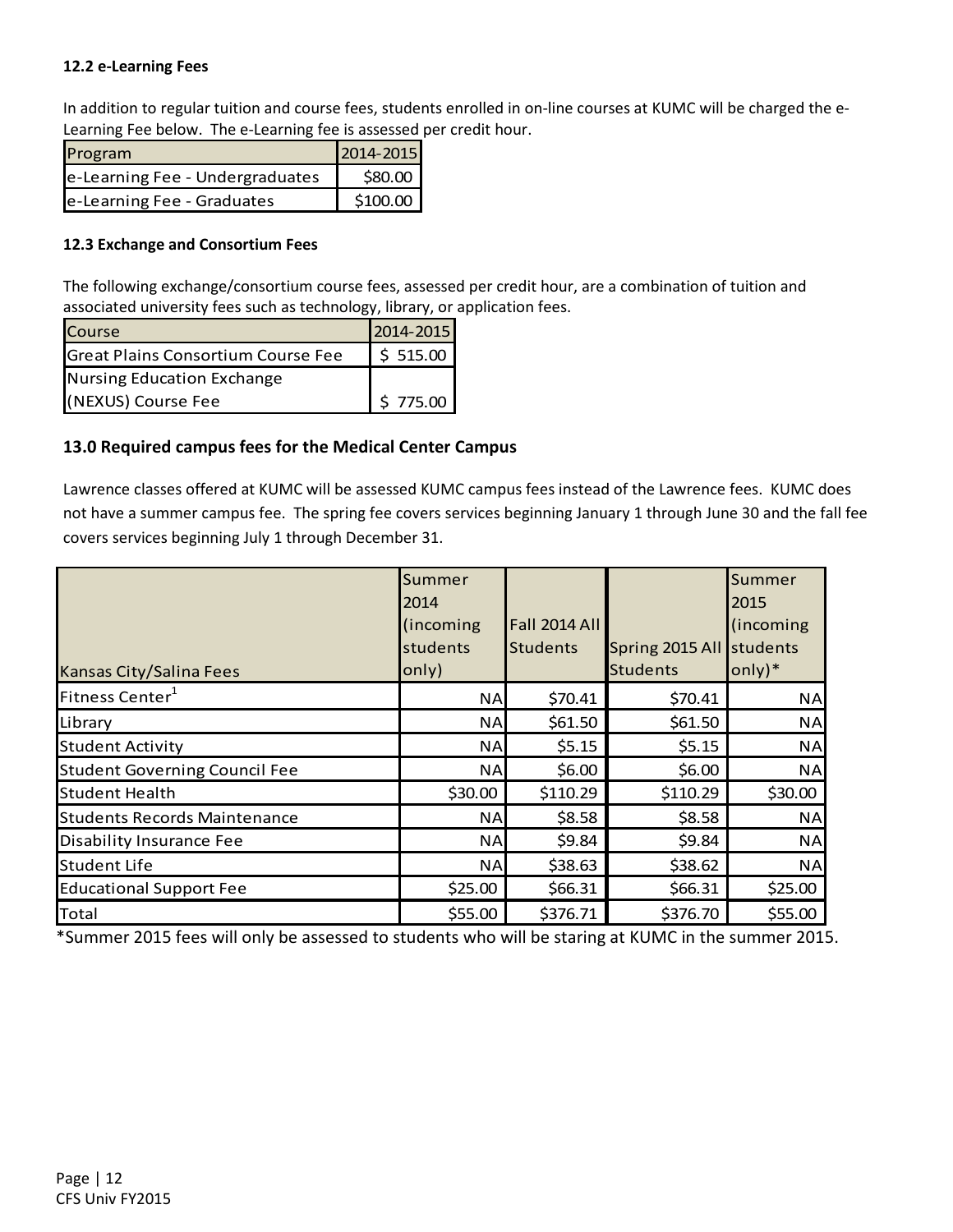| Visiting Student Fees and pre-       |         | <b>Visiting Students in</b> |
|--------------------------------------|---------|-----------------------------|
| matriculation Medical Student Fees   |         | Wichita                     |
| <b>Fitness Center</b>                | \$8.00  | <b>NA</b>                   |
| Library                              | \$5.00  | \$5.00                      |
| <b>Student Activity</b>              | \$2.00  | \$2.00                      |
| <b>Student Governing Council Fee</b> | \$2.00  | <b>NA</b>                   |
| <b>Student Health</b>                | \$8.00  | \$8.00                      |
| Tuition                              | \$25.00 | \$25.00                     |
| <b>Total</b>                         | \$50.00 | \$40.00                     |

| <b>Online Students</b>              | <b>Fall 2014</b> | Spring 2015 Summer |            |
|-------------------------------------|------------------|--------------------|------------|
| Student Health <sup>2</sup>         | \$37.50          | \$37.50            | <b>NAI</b> |
| <b>Students Records Maintenance</b> | \$8.58           | \$8.58             | <b>NA</b>  |
| Library                             | \$61.50          | \$61.50            | <b>NA</b>  |
| <b>Educational Support Fee</b>      | \$66.31          | \$66.31            | <b>NA</b>  |
| <b>T</b> otal                       | \$173.89         | \$173.89           | <b>NA</b>  |

<sup>1</sup>Wichita students are not charged the Fitness Center fee. Total semester fee is \$306.29

<sup>2</sup>School of Nursing Students only.

# **14.0 Students Assessed Program Fee for each Consecutive Semester Enrolled**

| Program                                                     | Program Fee |
|-------------------------------------------------------------|-------------|
| Diagnostic Cardiac Sonography (5 semesters)                 | \$2,800.00  |
| Nuclear Medicine (3 semesters)                              | \$2,000.00  |
| Diagnostic Ultrasound and Vascular Technology (5 semesters) | \$1,300.00  |
| Research Clinical Trail Coordinator (3 semesters)           | \$500.00    |

Certificate students are assessed the semester campus fees equivalent to an undergraduate student as outlined in paragraph 13.

#### **14.1 Students Assessed One-Time Program Fee**

| Program                         | <b>Program Fee</b> |          |
|---------------------------------|--------------------|----------|
| Statistics                      |                    | 1,500.00 |
| <b>Statistical Applications</b> |                    | 1,200.00 |

**Statistics and Statistical Applications students will be charged this one time program fee in addition to standard graduate tuition credit hour and fee charges as outlined in paragraph 11.1 and 13.** 

# **15.0 Modular Rate for Clinical Rotations**

| <b>Resident</b>               | Non-Resident                             |
|-------------------------------|------------------------------------------|
| \$2,690.00 - four week period | \$5,379.80 - four week period            |
| \$672.50 - clinical hour      | $\frac{1}{2}$ \$1,344.95 - clinical hour |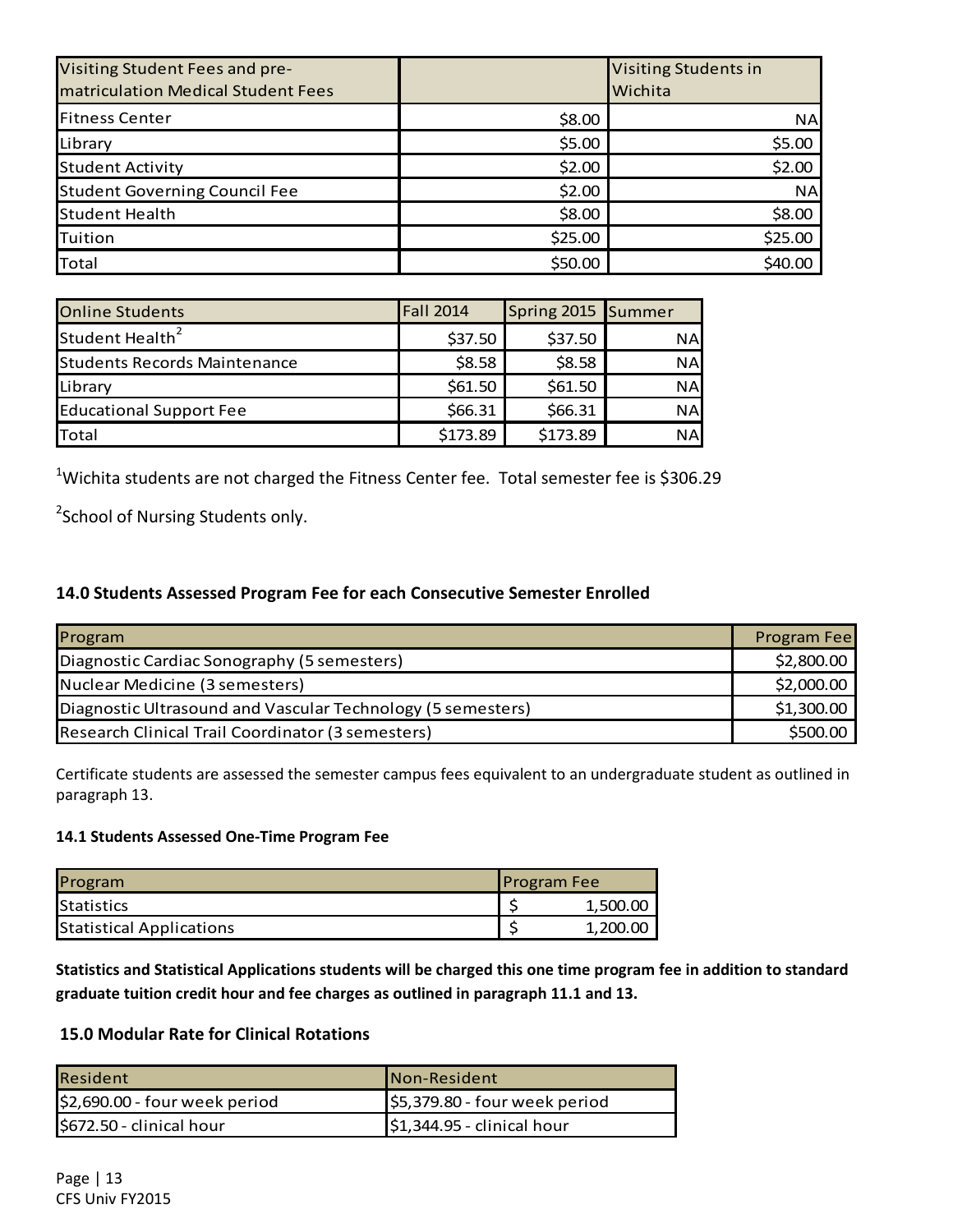Students enrolling in elective after May of their graduation year and/or after completion of the requirements for the MD degree will be charged at the modular rate (or full semester tuition whichever is less). When a required module(s) is/are repeated, a charge at the modular rate will result for each additional month repeated.

Students accepted into the official MD/Ph.D. combined-degree Program will be assessed graduate tuition and fees according to their hours of enrollment during each (semester/summer session) of their "graduate student" enrollment phase. They will be subject to the graduate school calendar (i.e. refunds, drops, adds). During the "medical student" phase, MD-Ph.D. students will be assessed medical school annual tuition and fees. If a student withdraws or is separated from the program, the student shall pay to the University the total amount of tuition plus interest charges that the student otherwise would have paid as outlined in the student's MD-Ph.D. Discontinuation Agreement.

# **16.0 Application Fees**

| <b>Application Fee</b>                                                 | Fee Amount |
|------------------------------------------------------------------------|------------|
| In-state applicant fee to School of Medicine                           | No charge  |
| Out-of-state applicant to School of Medicine                           | \$50.00    |
| Application fee for degree seeking undergraduate and graduate programs |            |
| in the school of Allied Health and Nursing                             | \$60.00    |
| Application fee for non-degree seeking graduate programs               | \$60.00    |

# **17.0 Tuition and Fee Deposit (Required upon notification of acceptance and applicable towards tuition and fees)**

| <b>School</b>                                                                     | <b>Fee Amount</b> |
|-----------------------------------------------------------------------------------|-------------------|
| School of Medicine - MD Program (refundable if applicant withdraws before May 15) | \$50.00           |
| Cytotechnology (non-refundable)                                                   | \$75.00           |
| Physical Therapy (non-refundable)                                                 | \$400.00          |
| Occupational Therapy (non-refundable)                                             | \$400.00          |
| Nurse Anesthesia (non-refundable)                                                 | \$1,500.00        |
| Clinical Laboratory Sciences (non-refundable)                                     | \$100.00          |
| Molecular Biotechnology (non-refundable)                                          | \$250.00          |

KUMC undergraduate and graduate students seeking to enroll after not enrolling for a previous fall or spring semester or seeking to enroll after withdrawing from the current semester are assessed a \$50.00 reactivation fee.

# **18.0 Parking Fees and Fines**

The Comprehensive Fee Schedule formerly incorporated detailed information on Parking. This information is made available via KU Medical Center website **KU Medical Center Parking Services.**

# **19.0 Miscellaneous Fees**

# **19.1 Department Cost-Recovery Fees**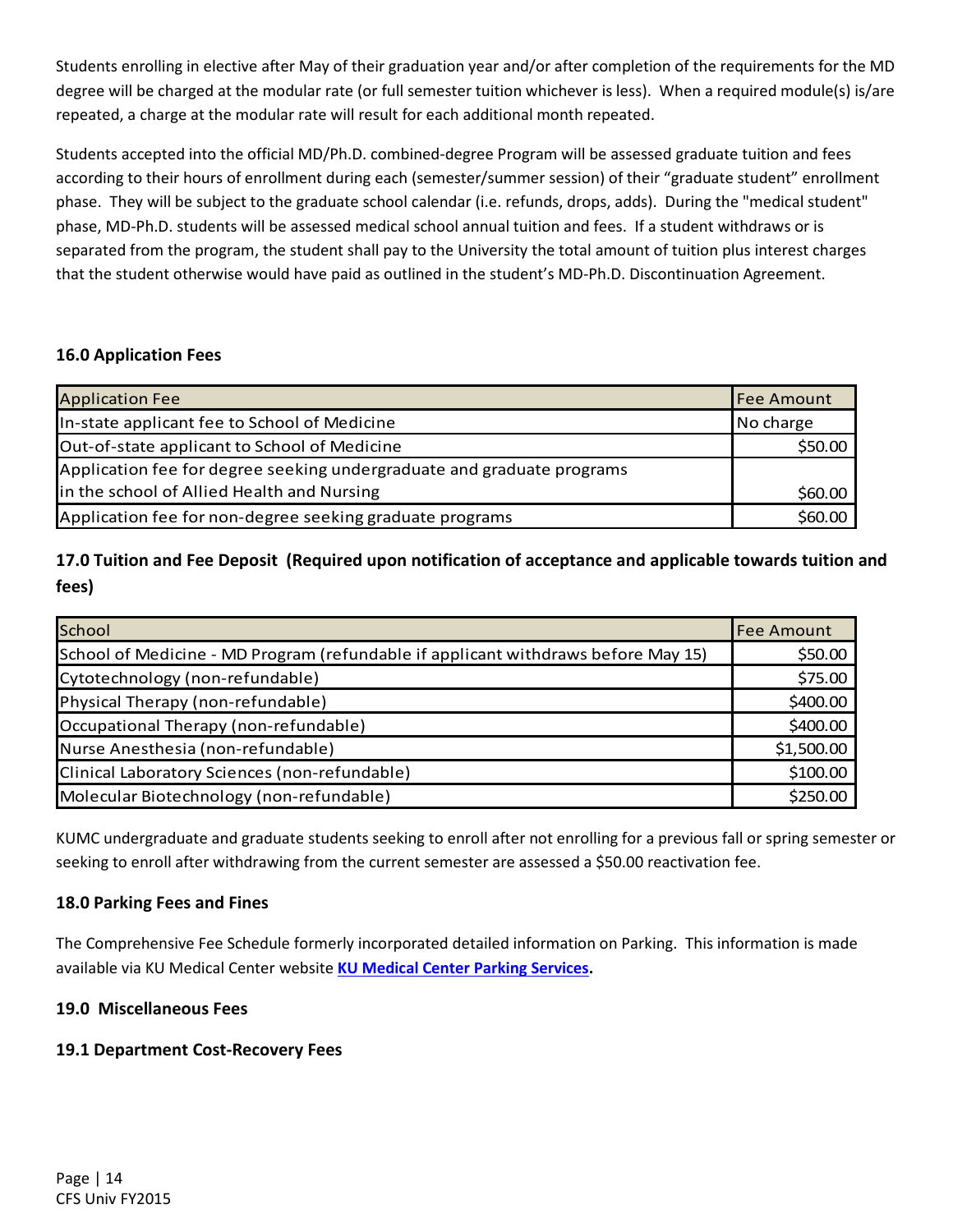| <b>Fee Type</b>                                          | <b>Fee Amount</b> |
|----------------------------------------------------------|-------------------|
| <b>KUMC</b> card initial                                 | No Charge         |
| KUMC card replacement (lost card only)                   | \$20.00           |
| Diploma or Certificate replacement fee                   | \$10.00           |
| Diploma mailing fee - Domestic Regular                   | \$10.00           |
| Diploma mailing fee Domestic Certified                   | \$15.00           |
| Diploma mailing fee - Non-domestic Registered            | \$25.00           |
| Diploma Mailing Fee - Certified International Mail       | \$35.00           |
| <b>Express Verifications of Services</b>                 |                   |
| Same day service-Domestic mail and/or Fax                | \$15.00           |
| Same day service-Federal Express Overnight               | \$35.00           |
| Same day service-Federal Express Overnight International | \$45.00           |
| <b>Fax Charge</b>                                        | \$5.00            |
| Priority Mail Shipping with Delivery Confirmation        | \$7.00            |
| Federal Express Shipping Overnight                       | \$15.00           |
| Federal Express Shipping International                   | \$25.00           |

The sale of information via University certification document will be provided upon request and for a fee.

# **19.2 Late Enrollment Fees**

Assessed beginning at 12:00 a.m. on the first day of the fall/spring/summer semester for the student's respective program. Students active in multiple programs will be assessed based on the earliest start date among their respective programs. Fall/Spring \$150.00. Summer \$75.00.

# **19.3 Technology Reactivation Fees**

Students who are not enrolled by noon on the first day of classes may have access to campus technology revoked. Students will be charged a \$150.00 Technology Reactivation Fee to regain access to campus systems.

# **19.4 Reactivation Fee**

Students who are not continuously enrolled for every Fall and Spring semester, will be discontinued. Students who are discontinued must submit a reactivation form and will be charged a \$50 reactivation fee. If a student has not enrolled in over a year, their eligibility to have their status re-activated will be verified with their academic department by the Office of the Registrar. Students may be required to re-apply for admission to their program.

# **20.0 Library Constraints and Penalties**

When appropriate and in accordance with the University-approved Library Access Policy, library borrowers will be assessed overdue fines for late return of library materials or equipment, charges for damaged materials or equipment, and replacement costs for lost (non-returned) materials and equipment, each including a service fee. The Comprehensive Fee Schedule formerly incorporated detailed information on Library fees, fines, and other replacement costs. This information is currently available by visiting the Library's website: KU Medical Center Library

# **21.0 Individual Class Fees**